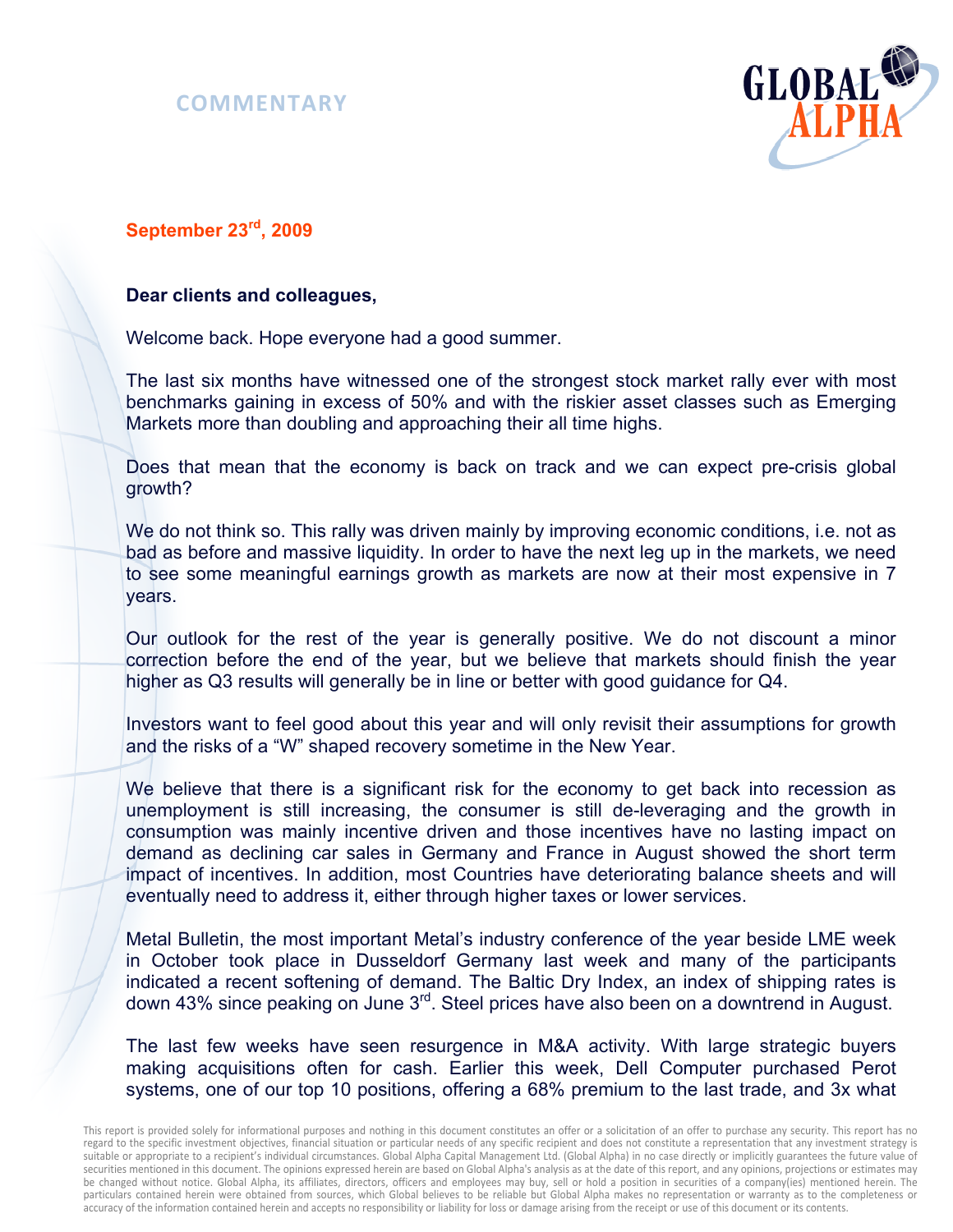



the stock was trading at on March  $9<sup>th</sup>$ . Illustrating our investment approach that if the stock market fails to realize the value, strategic buyers may.

In terms of portfolio strategy, we made no change. Our portfolio remains well diversified with quality companies that for the most part have been able to grow in the past 12 months and in many cases have increased their competitive advantage in the crisis.

In the next few weeks, we will be making a few changes as a few of our holdings were or will be sold because they were no longer "small cap" (>US\$5Billion market cap). We will be happy to introduce our new companies in the weeks to come.

We would now like to give you an update on one industry that we believe will experience tremendous growth for many years to come, the geothermal industry. There is one company in our portfolio that we profiled before, Ormat (ORA US) that is a leader in this industry.

### **Geothermal Energy**

While Solar and Wind power get a lot of attention, geothermal has been largely ignored.

Geothermal energy has key characteristics which make it increasingly attractive and commercially viable especially compared to other renewable. .

Geothermal energy is the heat generated by the earth's core which is hot magma and that will be generated until the end of the earth as we know it. There is 50,000 times more energy available from geothermal resources than all the oil and gas combined, but contrary to other earth energy sources it is essentially clean, free and limitless. It is right under our feet and all it takes is to tap into it.

### **Geothermal electricity generation**

Typically, a geothermal reservoir forms when underground water is heated by hot rocks, themselves heated by magma, deep in the earth's crust. The hot water and steam are more often than not trapped in porous rock under layers of impermeable rock. These are conventional hydrothermal resources, the only ones used commercially at the present time are found at depths ranging from 100 to 3000 m.

The principle is fairly simple. You drill into the reservoir and put pipes to bring the hot water to the surface where you have turbines to produce electricity.

This report is provided solely for informational purposes and nothing in this document constitutes an offer or a solicitation of an offer to purchase any security. This report has no regard to the specific investment objectives, financial situation or particular needs of any specific recipient and does not constitute a representation that any investment strategy is suitable or appropriate to a recipient's individual circumstances. Global Alpha Capital Management Ltd. (Global Alpha) in no case directly or implicitly guarantees the future value of securities mentioned in this document. The opinions expressed herein are based on Global Alpha's analysis as at the date of this report, and any opinions, projections or estimates may be changed without notice. Global Alpha, its affiliates, directors, officers and employees may buy, sell or hold a position in securities of a company(ies) mentioned herein. The particulars contained herein were obtained from sources, which Global believes to be reliable but Global Alpha makes no representation or warranty as to the completeness or accuracy of the information contained herein and accepts no responsibility or liability for loss or damage arising from the receipt or use of this document or its contents.